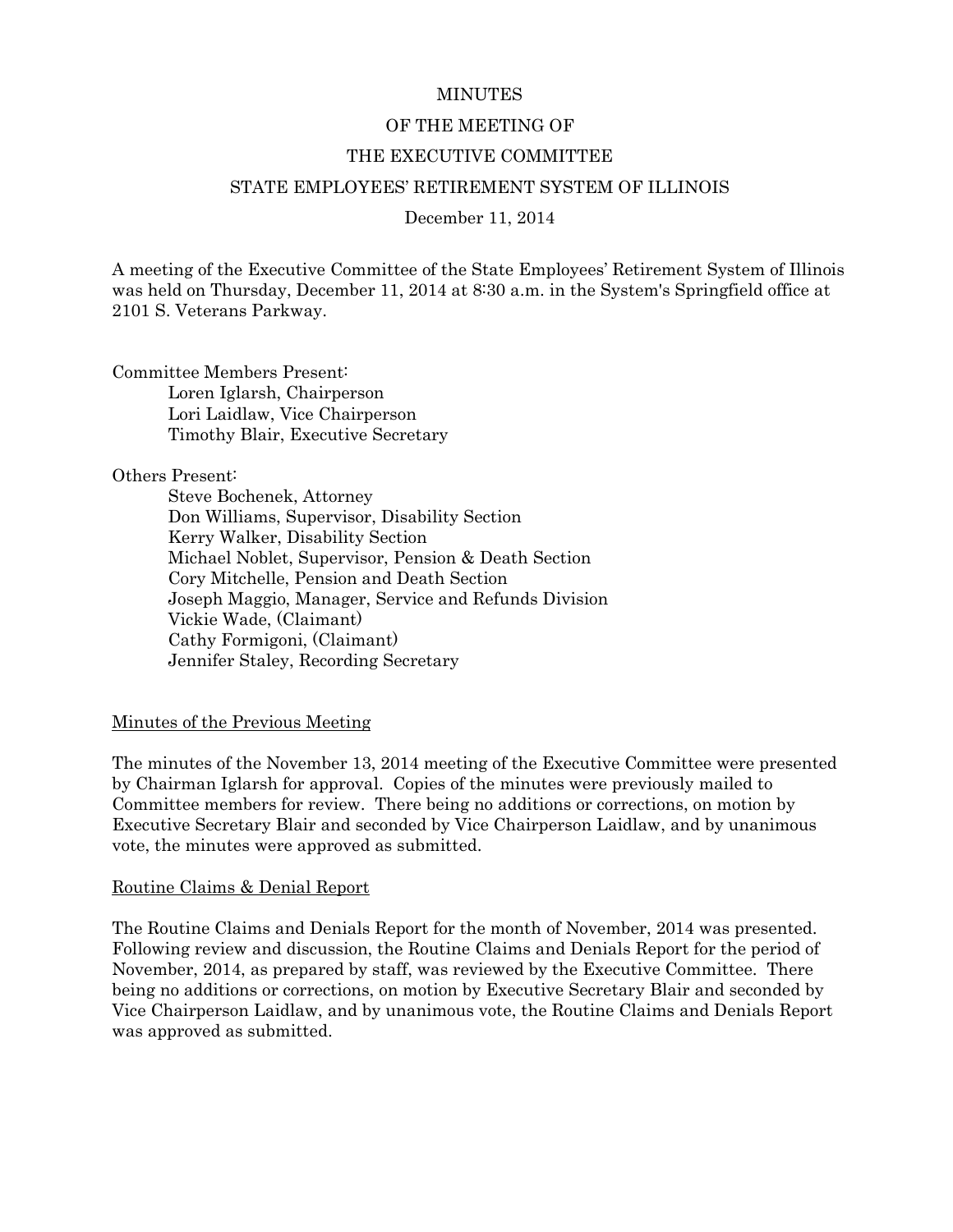# Old Business

# John Hartnett – Level Income – RTW - Deferred

John Hartnett originally retired May 1, 2003 electing the level income option and subsequently returned to work September 4, 2012. Upon his return, SERS refunded his ERI contributions and adjusted his service credit. Mr. Hartnett is currently working and is contemplating retiring again.

The Pension Section is seeking advice as to whether his "second" retirement would be calculated using the level income option since his "first" retirement was based on Mr. Hartnett selecting a level income option. Attorney Bochenek previously advised the Committee that the Pension Code was silent on this question, but that there were difficulties in continuing with the initial election.

At the May Executive Committee meeting, Steve Bochenek, SERS' attorney, recommended working up figures on different scenarios to propose to Mr. Hartnett. Tim Blair will send these scenarios to Attorney Bochenek for review and consideration of whether any new policies should be adopted by the Executive Committee regarding this issue.

The Committee deferred the case until further information is received.

# Charlene Necco – Reduction in Payment Plan for Overpayment - Recommendation

Charlene Necco is currently receiving nonoccupational disability benefits from SERS.

With the assistance of Midwest Disability, Ms. Necco was approved for retroactive Social Security Disability benefits. This created an overpayment with SERS totaling \$26,690.00 for the period of August 1, 2012 through May 31, 2014.

Following the initial billing letter of \$26,690.00 dated June 19, 2014, Ms. Necco contacted SERS stating she did not have the funds to repay. She was advised a repayment agreement could be arranged for a period of up to five years with a monthly repayment amount of \$445.00.

On August 22, 2014 Attorney Terry Foster contacted SERS by letter indicating Ms. Necco needed to appeal the monthly repayment amount as she could not meet other financial obligations with a monthly repayment plan of \$445.00.

SERS received a letter dated September 16, 2014 from Attorney Foster requesting an extension for the appeal due to an unexpected hospitalization of Ms. Necco and stated the preferred monthly repayment amount of \$250.00.

Attorney Terry J. Foster requested a personal hearing with the Executive Committee in a letter dated October 8, 2014 regarding a reduced payment arrangement.

On October 14, 2014 SERS received correspondence from Attorney Foster along with extensive supporting documentation of Ms. Necco's expenses, including bank statements, drug store receipts, utility bills, etc.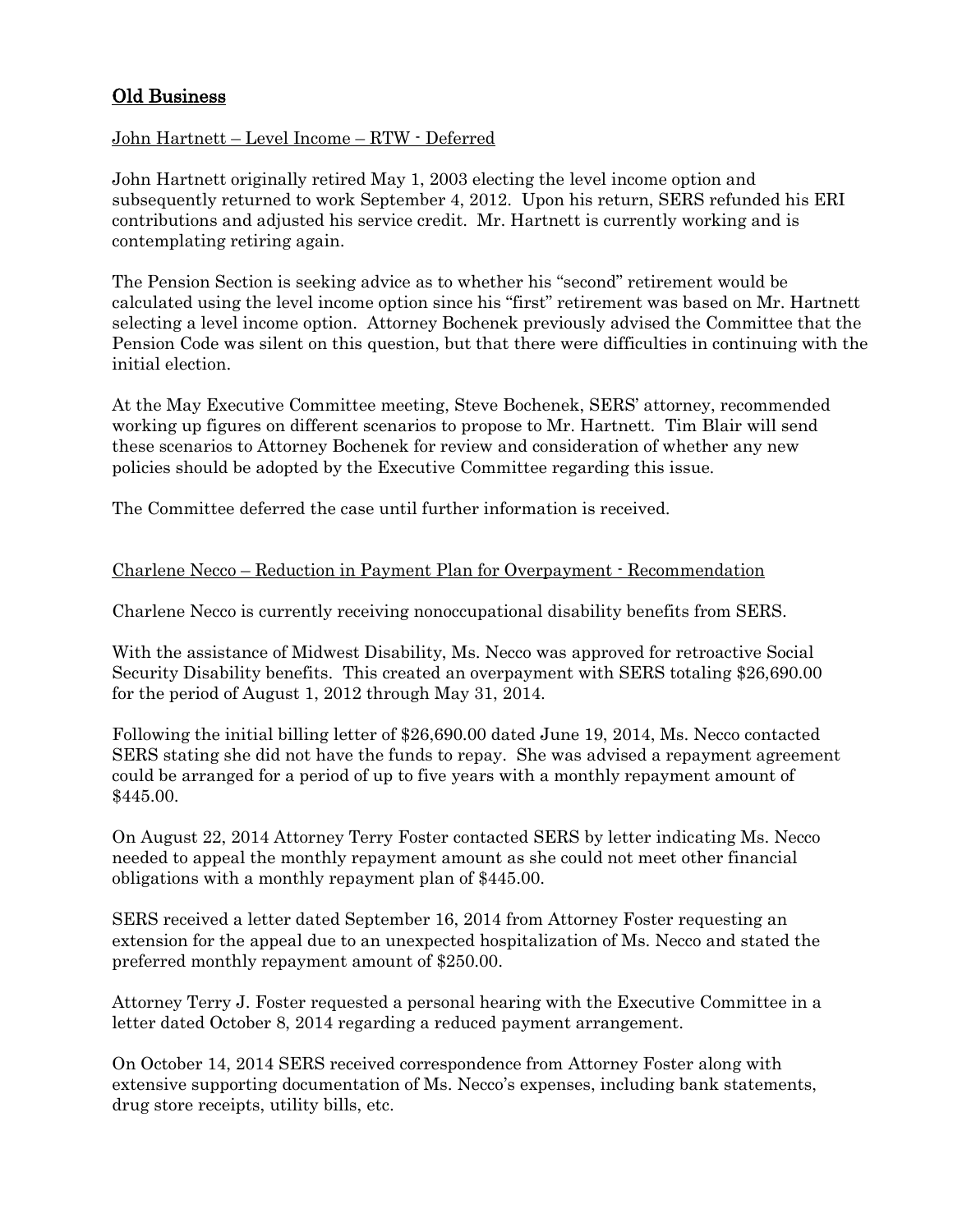Full recovery of the requested monthly repayment amount of \$250 would take a total of 107 months, or 8 years and 11 months. Since the maximum time allowed for repayment is normally 60 months or five years, the Claims Division is requesting guidance on whether to accept the \$250 monthly payment.

Charlene Necco was present at the November hearing, along with her sister, Janet Cash. Ms. Necco signed a Waiver of Procedures waiving the formal hearing process. Ms. Necco presented her request and offered that she did not feel she could pay the higher repayment rate even with retiring and receiving a higher benefit effective November 1, 2014. Ms. Necco acknowledged that she had received her pension packet in the mail and had completed the application; however, she could not locate the pension application. She is willing and agreed to complete the application today, November 13, 2014, in order to apply for retirement benefits retroactive to November 1, 2014.

After reviewing the facts of this case and some discussion, Chairman Iglarsh made a motion to begin deducting \$400 per month from Ms. Necco's retirement annuity, resulting in the remaining balance being higher than if she remained on disability benefits with only a \$250 deduction as the member requested. This motion was seconded by Vice Chairperson Laidlaw. All were in favor.

After further discussion, the Committee recommended referring Ms. Necco's appeal to SERS' attorney.

At the December 11, 2014 meeting Attorney Bochenek presented a recommendation, No.2014-07. The Committee recommends that the appeal of the Petitioner, Charlene A. Necco, be denied. Further, the Committee recommends that the Vouchering Section of the System enter into a repayment schedule with Charlene A. Necco providing for a monthly repayment amount of \$400. Motion to approve was made by Chairman Iglarsh, seconded by Vice Chairperson Laidlaw. All were in favor.

# New Business

Chad Kaufman – Nonoccupational – Waiver of 90 day filing period.

Chad Kaufmann works as a tax specialist II for the Department of Revenue. Mr. Kaufmann's last day worked was September 10, 2012. Mr. Kaufmann writes he was not aware or informed of disability benefits. He is asking that the 90 day filing period be waived. He suffers from major depressive disorder and obsessive compulsive disorder.

After reviewing the information, Mr. Kaufmann's appeal was approved by Chairman Iglarsh, seconded by Vice Chairperson Laidlaw. All were in favor.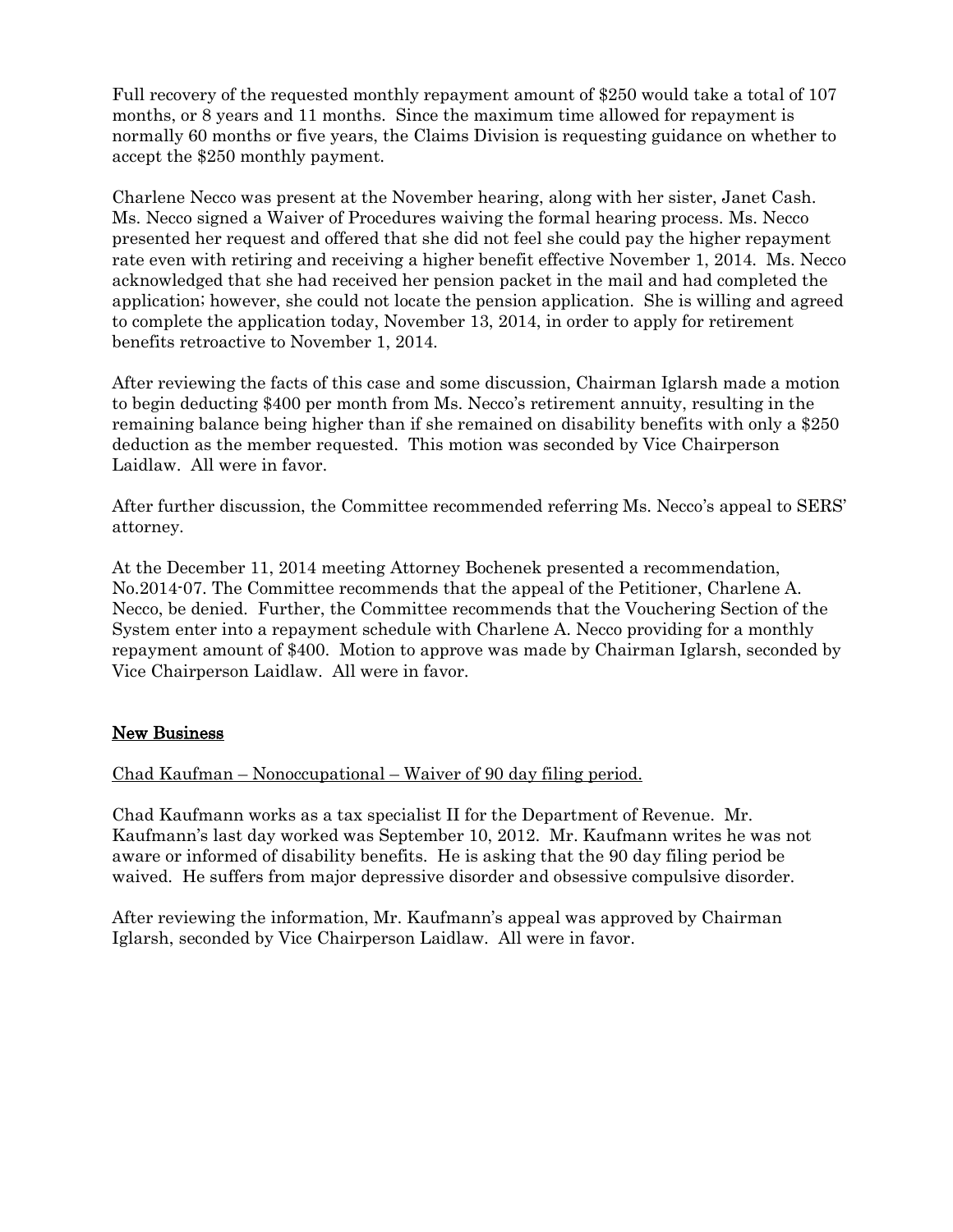### Peter Paluzzi - Nonoccupational - Request for re-appeal of overpayment

Peter Paluzzi works as a Highway Maintainer for Department of Transportation District #2. He last worked on February 13, 2008. Mr. Paluzzi has a \$78,540.94 overpayment that he appealed to the Executive Committee on October 7, 2014. His appeal was denied.

His Attorney, Francine White, is now asking for a re-appeal. She is basing the re-appeal on a letter sent to Mr. Paluzzi dated July 27, 2009 from Chris Silver. In the last paragraph of the letter it states "Your monthly nonoccupational disability benefits will continue." Ironically, the letter was explaining the overpayment from March 14, 2008 through April 24, 2009, when the nonoccupational disability was converted to an occupational disability.

Chris interpreted the award as an award for the left leg only which had resolved itself, thus ending workers' compensation benefits. If you read the award further the arbitrator drew a causal connection to the right knee being a workers' compensation injury, continuing workers' compensation benefits until June 15, 2014. Mr. Paluzzi was also receiving nonoccupational disability benefits from March 14, 2008 through March 31, 2013.

Ms. White's contention is that Mr. Paluzzi didn't know he shouldn't be getting a 50% disability from SERS and 66 2/3rds% benefit from workers' compensation. Neither Ms. White nor Mr. Paluzzi are new to this process and they have already paid back one overpayment when a 6B claim was converted to a 7T claim. Mr. Paluzzi's workers' compensation claim is still open with the IWCC.

Ms. White and Mr. Paluzzi would like to make a personal appeal to the Executive Committee.

Vice Chairperson Laidlaw, seconded by Chairman Iglarsh, made a motion to grant a personal re-appeal. All were in favor.

### Alice Short - Occupational - Request For Re-appeal of Denied Benefits

Alice Short worked as an Administrative Assistant II for the Office of Management and Budget. Ms. Short last worked October 23, 2013. Ms. Short has been returned to work at a sedentary level. OMB has said they would accommodate her at a sedentary work level and provide her assistance. Ms. Short and her attorney, Mr. Berg, have made personal appearances.

The Executive Committee requested additional medical from Fareed Tabatabai, M.D. The medical was reviewed by Medical Consultant #70. The SERS medical consultant opined Ms. Short's depressive symptoms would not prevent her working at a sedentary job.

At the October 7, 2014 Executive Committee meeting the Executive Committee accepted the recommendation of Attorney Stephen Bochenek. The Committee approved occupational disability benefits from January 16, 2013 through September 22, 2013. The Committee denied temporary disability benefits starting October 23, 2013.

Mr. Berg is now requesting a re-appeal. In his e-mail he states there is some new information and in addition, that he was never provided the opportunity to address with the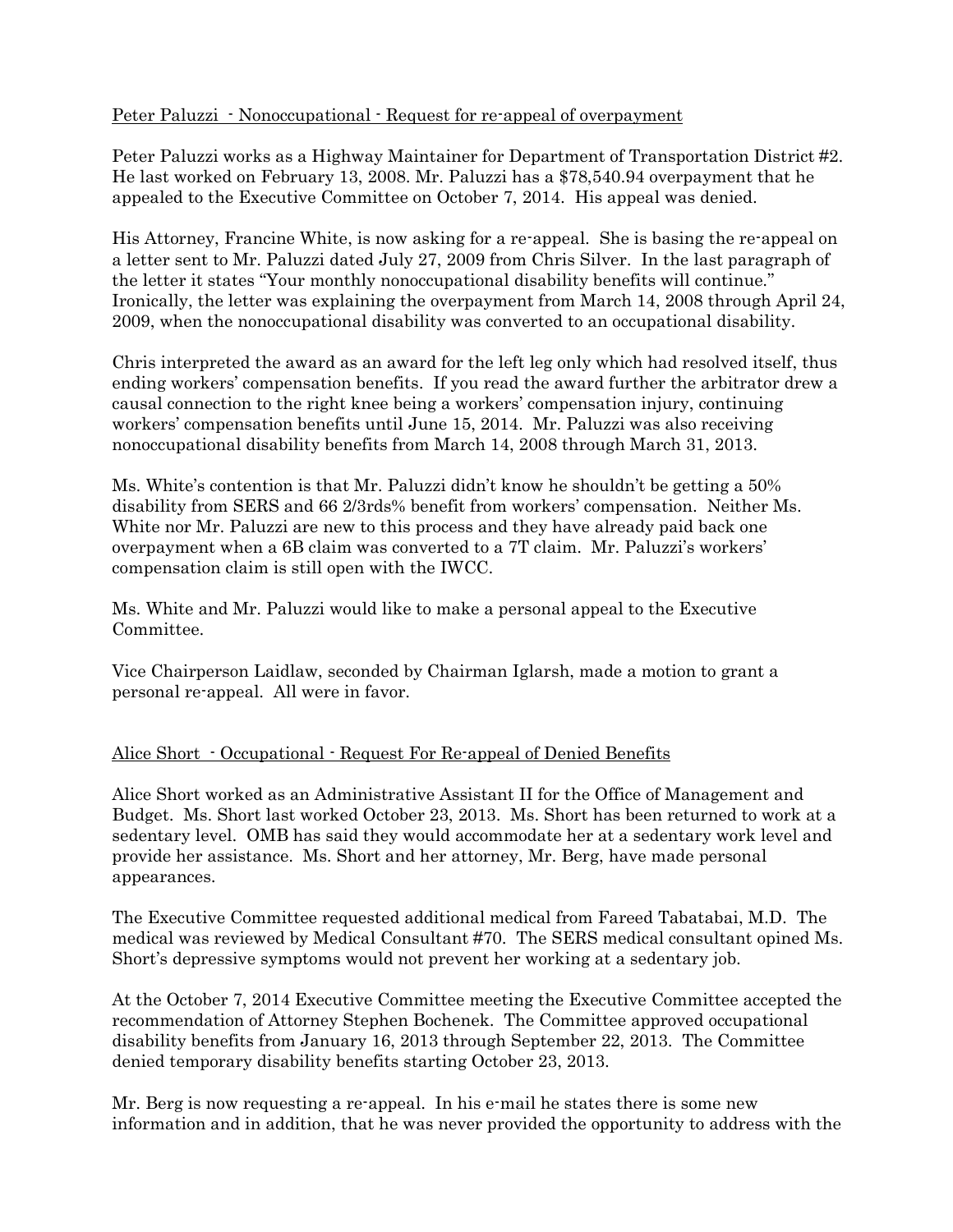Executive Committee the impact of Ms. Short's psychological sequalae of her injury as noted by Dr. Tabatabai.

In considering this request, the Committee did not see any new information from her attorney that would serve as the basis for a re-appeal.

Vice Chairperson Laidlaw moved to deny Ms. Short's request for re-appeal, seconded by Chairman Iglarsh. All were in favor.

## Vickie Wade - Pension - Personal Appeal

Vickie Wade was originally on nonoccupational disability and forfeited her disability March 31, 2008 to begin receiving her pension effective April 1, 2008. On her retirement application she listed her 21 year old son as a dependent child and therefore was not issued a widow/survivor refund.

Ms. Wade had heard from another state worker about a widow/survivor refund and wants to go before the Committee to explain her situation and inquire if she could be eligible for this refund also if she would have stayed on disability and retired later. The Committee discussed her options and discovered that in the long run Ms. Wade came out ahead receiving the higher amount of her pension (due to the election of the level income option) than had she stayed on disability past the date her son turned 22 and then gone on a pension. Due to the election of the level income option at retirement, her benefit will be reduced by the estimated Social Security amount at age 62.

Cory Mitchelle, of the Pension Section, worked up some figures to go over with Ms. Wade to explain the situation to her.

After further discussion, the Committee recommended referring Ms. Wade's case to SERS' attorney for a recommendation.

### Cathy Formigoni - Vouchering - Repayment of Funds – Personal Hearing

Cathy Formigoni withdrew her funds from SERS under the Alternative Retirement Cancellation Payment (ARCP) buyout in 2004. The total ARCP distribution paid was \$52,704.24. Ms. Formigoni returned to permanent employment with the Office of the Attorney General effective October 1, 2014.

Ms. Formigoni was notified of the legislative 60 day repayment requirement on October 2, 2014. On November 13, 2014 SERS received a written response from Ms. Formigoni explaining she was unable to meet the 60 day repayment requirement. Included in her written response was a requested installment repayment amount of \$439.20 or \$219.60 per pay period to extend over a ten year period.

On November 14, 2014 Ms. Formigoni spoke with the SERS ARCP repayment specialist, Jennifer Paoni. Ms. Formigoni clarified she no longer had the ARCP funds available for a lump sum repayment. Ms. Paoni discussed that due to the size of the ARCP payout, the maximum repayment plan would be 5 years (60 months). The monthly repayment of \$878.40 or \$439.20 per pay period would be required.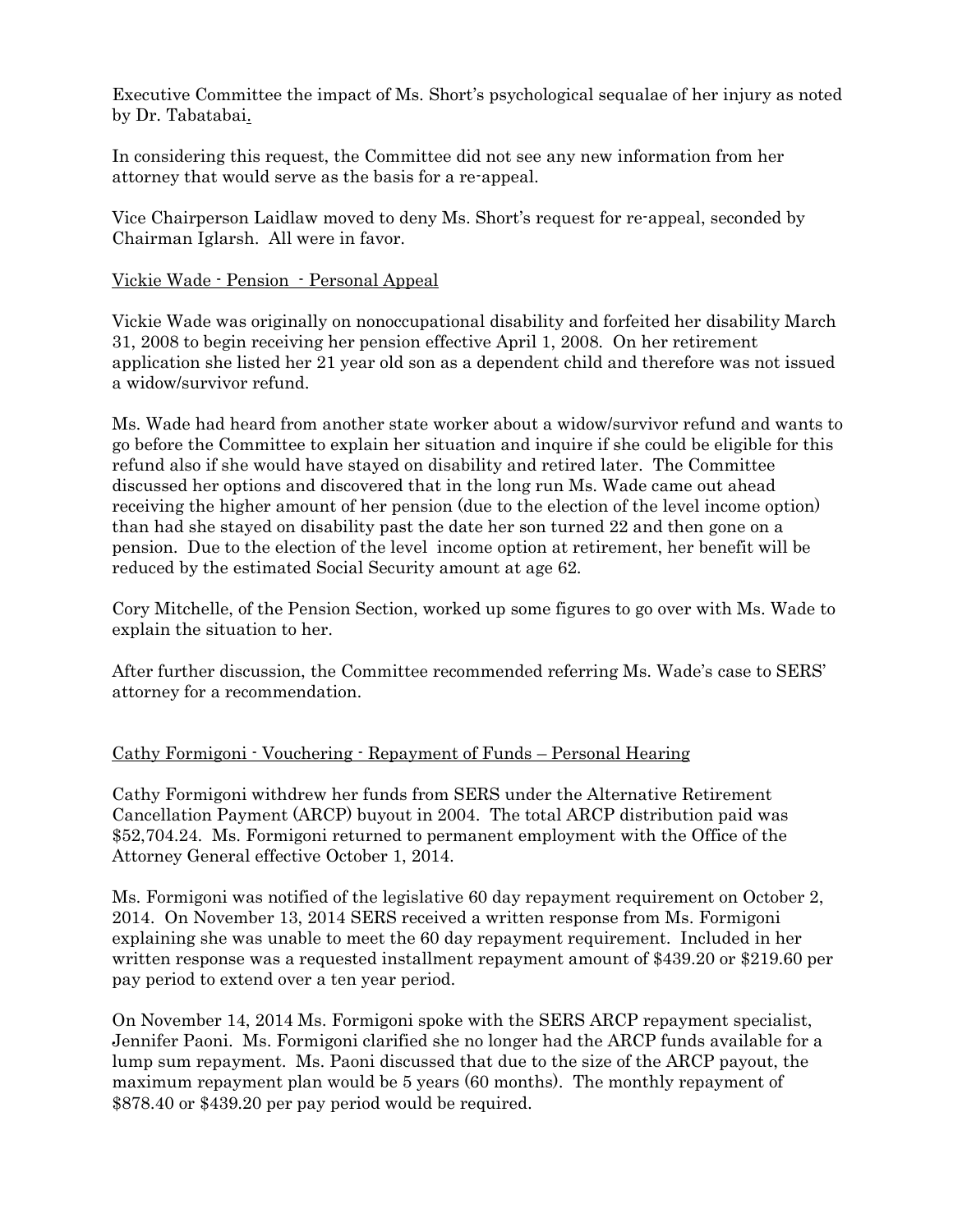Ms. Formigoni indicated the 5 year repayment plan would make it impossible for her to meet her financial obligations and requested an opportunity to appeal for an extension as outlined in her November 13, 2014 letter.

Ms. Formigoni was present at the December 11, 2014 meeting to explain why she didn't feel she could make the payments over a 5 year period and meet her financial obligations.

The Committee referred this matter to the System's attorney for a recommendation for the January meeting.

# Earl Rucker - Overpayment of Survivor Benefits

Earl Rucker is the recipient of a monthly survivors' annuity payable on behalf of deceased member Tina Rucker. Based on eligibility at the time of the member's passing, Earl was approved for SERS survivors' benefit that included himself and their two children Selena and Cheyenne Rucker.

In May 2014 the annual small roll questionnaire was mailed requesting Mr. Rucker to certify whether or not the minor children were still under his care. Mr. Rucker placed a call to SERS on May 20, 2014 indicating that due to a domestic dispute, the children were no longer under his care and this his nephew, Bruce Rucker, was granted Guardian of the Person and Estate for Selena and Cheyenne Rucker.

On June 10, 2014 SERS received a copy of the guardianship from Bruce Rucker with a certified file date of October 25, 2013. Based on the date of appointment, Earl Rucker was no longer eligible to receive the survivor benefits that included the allocation for the two minor children effective November 1, 2013. The reallocation of survivor benefits created an overpayment for Earl Rucker from November 1, 2013 through May 31, 2014 totaling \$2,681.25.

Following notification of the overpayment, on August 18, 2014, Mr. Rucker contacted SERS' benefit overpayment specialist Scott Ladendorf indicating he did not agree with the overpayment. Mr. Ladendorf advised Mr. Rucker of the procedure for appealing the overpayment and followed up the same day with detailed written instructions for the appeal process.

On September 2, 2014 SERS received Mr. Rucker's letter indicating he still had the same expenses even though the children were not living with him. However, no supporting documentation was included. A follow-up letter was mailed to Mr. Rucker on September 3, 2014 requesting that the supporting documentation be submitted.

On October 15, 2014 another follow-up for the appeal evidence was mailed stating that further delay in providing supporting documentation for the appeal would result in the gross amount of future benefits being applied to the overpayment.

On November 6, 2014 SERS received a loan billing statement and a copy of what appears to be an online banking statement. Although the appeal letter dated August 26, 2014, received on September 2, 2014, and the supporting evidence, received on November 6, 2014, is not clearly stating his disagreement with the overpayment, it is apparent Mr. Rucker does not agree with being required to repay the overpayment.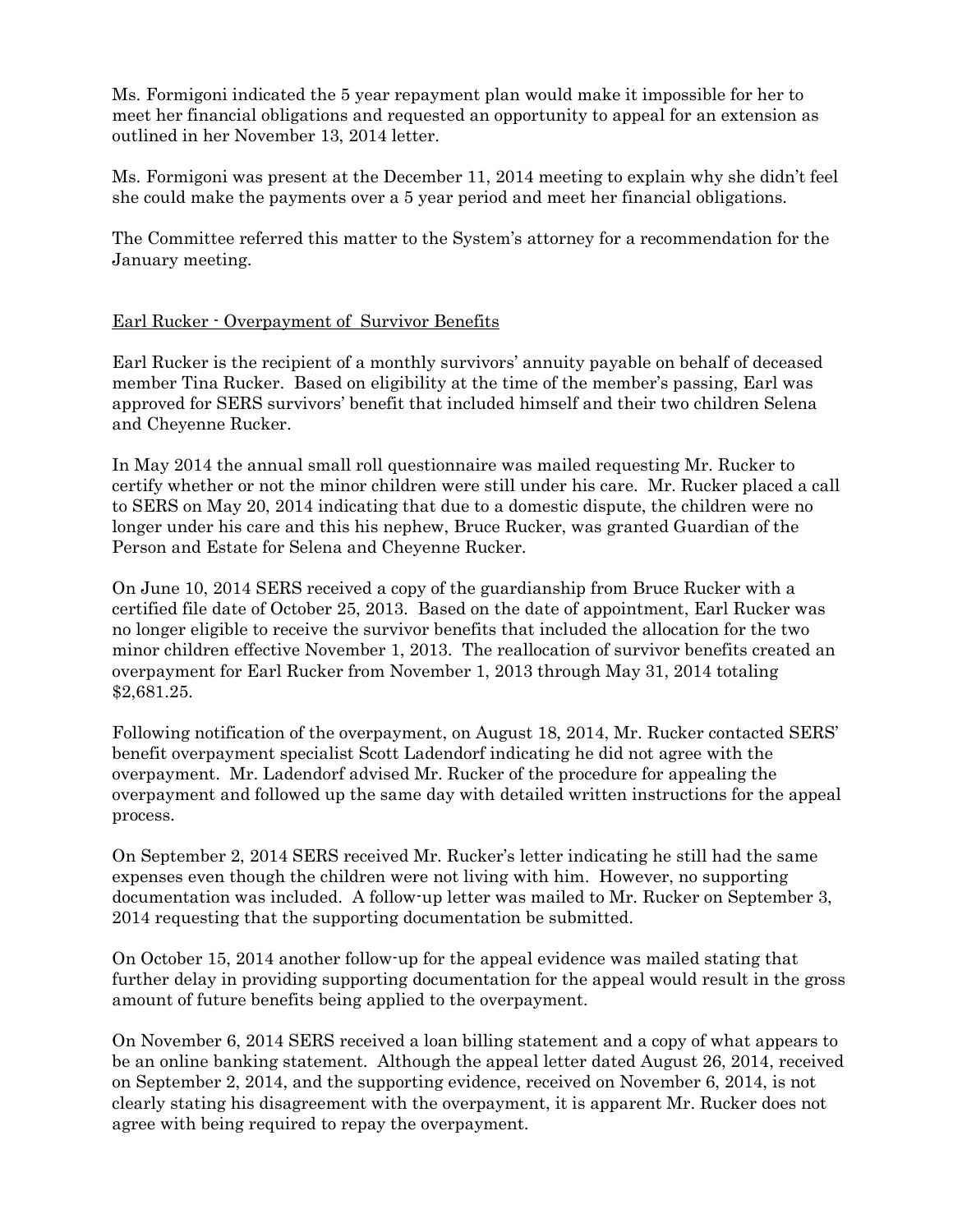Mr. Rucker did not provide any further documentation regarding current employment; however, based on the documented call to Mr. Ladendorf on August 18, 2014, Mr. Rucker has limited income.

After discussing the case, Vice Chairperson Laidlaw made a motion to deny Mr. Rucker's request to forgive the overpayment, seconded by Chairman Iglarsh. All were in favor.

It was suggested Mr. Rucker repay the overpayment for 5 years at \$45 per month. A repayment contract will be mailed to Mr. Rucker for the amount to be directly deducted from his ongoing survivors' benefit payment.

# Sharon Simmons - Denial Widow/Survivor Refund

Sharon Simmons retired effective January 1, 2014. At the time of application she was married and no widow survivor contribution refund was paid. While attending a retiree workshop, they were advised that a survivor can only receive benefits on one member's account. Her husband James is already receiving a survivor annuity on his first wife Christi's account. The amount of his benefit is \$1,875.99. The amount of benefit he would receive from Sharon Simmons would only be at most \$466.09 at this time. He would never receive a higher benefit on Sharon's account.

Because at the time of retirement she did not have a survivor who would be eligible for benefits, Mrs. Simmons is asking that the refund be paid. The amount of the refund would be \$2,764.79.

The law at 40 ILCS 5/14-130 states: "A member no longer in service who is **unmarried and** does not have an eligible survivor annuity beneficiary on the date of application therefor is entitled to a refund of contributions for widow's annuity or survivors annuity purposes, or both as the case may be, without interest." (The bold and underling was added.)

She is appealing to the Executive Committee to approve the refund of the contributions.

After reviewing the case, Executive Secretary Blair made a motion to deny the appeal, seconded by Chairman Iglarsh. All were in favor.

### Simeon Fleming - Denial Survivor Benefits

Simeon Fleming retired effective March 3, 2005 at which time he did not have a qualified survivor. He was paid a refund of widow survivor contributions on April 22, 2005 totaling \$3,302.80. He entered into a civil union with Leonard Kolesar on June 8, 2011. Mr. Kolesar asserts that Simeon was advised that if they joined in the civil union, Mr. Kolesar would be eligible for a monthly benefit, but they were not told that the widow survivor contributions needed to be repaid. The widow survivor refund was \$3,302.80. Mr. Kolesar was sent a survivor application packet in error on October 21, 2014. When our error was discovered, he was sent a letter dated November 5, 2014 explaining the situation and denying survivor benefits.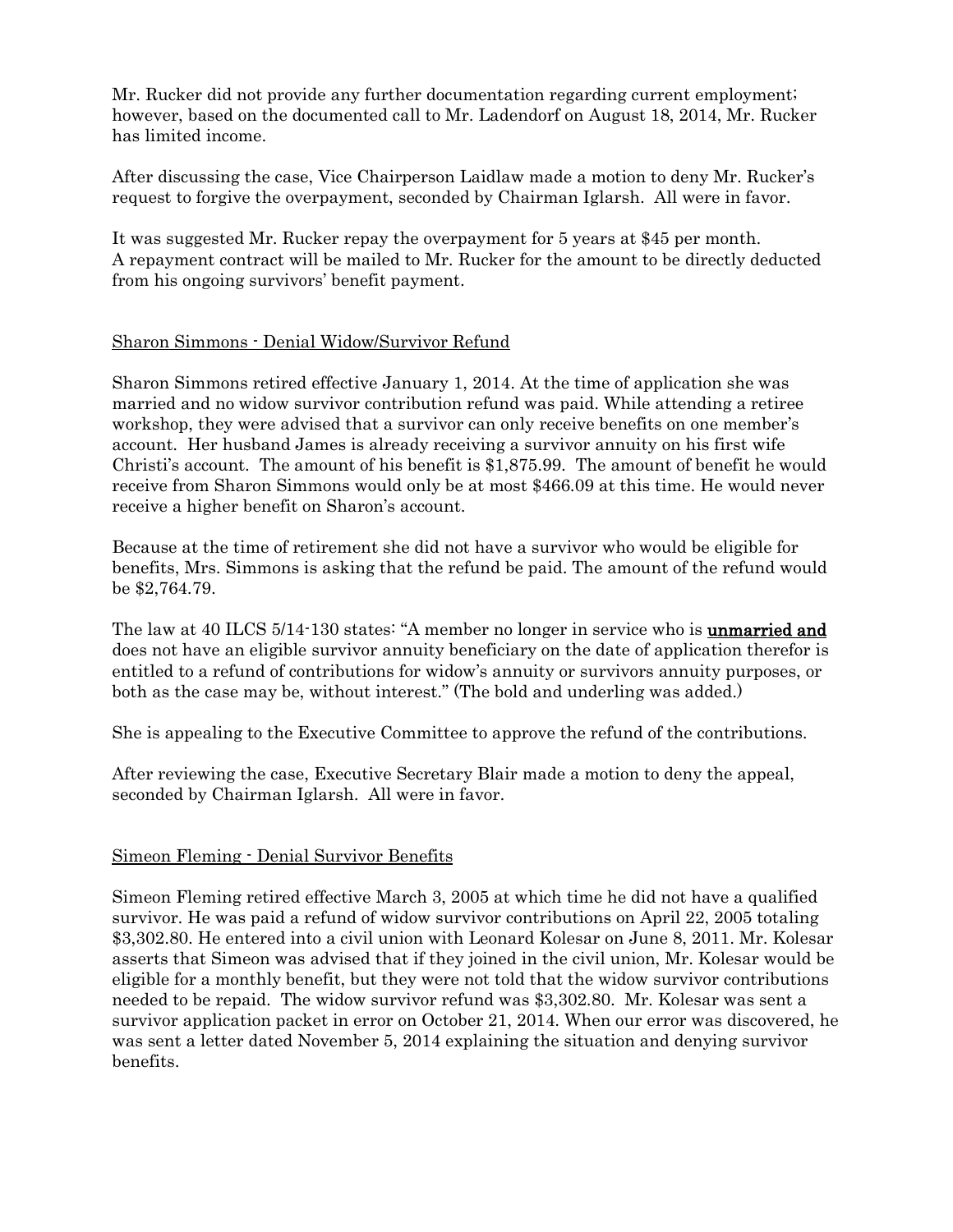Mr. Kolesar is asking that in order to receive monthly benefits as a survivor he be allowed to repay the widow/survivor refund from monthly benefits to be paid by the System.

After some discussion and based on the statutory language regarding the repayment of the refund, Executive Secretary Blair motioned to deny the appeal of Mr. Fleming, seconded by Vice Chairperson Laidaw. All were in favor.

#### Frank Loscuito - Refunds – Reinstatement of Account

This account became eligible for a write-off in June, 2006. Contributions in the amount of \$139.21, widow/survivors' in the amount of \$17.39, and 2.25 months of creditable service were written off on June 23, 2006. Mr. Loscuito has returned to work and he has requested that his account be reinstated.

The Service & Refunds Division is requesting the Executive Committee to approve the reinstatement of this account.

After some discussion, a motion was made by Chairman Iglarsh to approve reinstatement of Mr. Loscuito's account, seconded by Vice Chairperson Laidlaw. All were in favor.

#### Carmen Jimerson - Partial Refund of Optional Service Credit

Carmen Jimerson is requesting a written appeal before the Executive Committee. She is requesting the return of \$707.22 that she paid for a 6.25 month refund.

On January 24, 2014 we billed Ms. Jimerson for the repayment of a refund (6.25 months) and a qualifying period (6.00 months). She made the payment by deferred comp transfer. Even though her pension would be increased by \$25.88, Ms. Jimerson wants the refund.

After some discussion, Vice Chairperson Laidlaw made a motion to grant Ms. Jimerson's request and issue her a check. This motion was seconded by Chairman Iglarsh. All were in favor.

#### Jeffrey Berry – Service

Jeffrey Berry retired effective January 1, 2013. He was 1 month short of the rule of 85. His agency failed to withhold the required contributions for the additional service credit on paid vacation days. SERS failed to reduce his monthly pension. This error was just recently discovered by SERS when reviewing files for increases due in January 2015.

Mr. Berry is requesting he be allowed to purchase the service credit on his paid vacation days.

After some discussion, Vice Chairperson Laidlaw made a motion to approve Mr. Berry's request to purchase the service credit, seconded by Chairman Iglarsh. All were in favor.